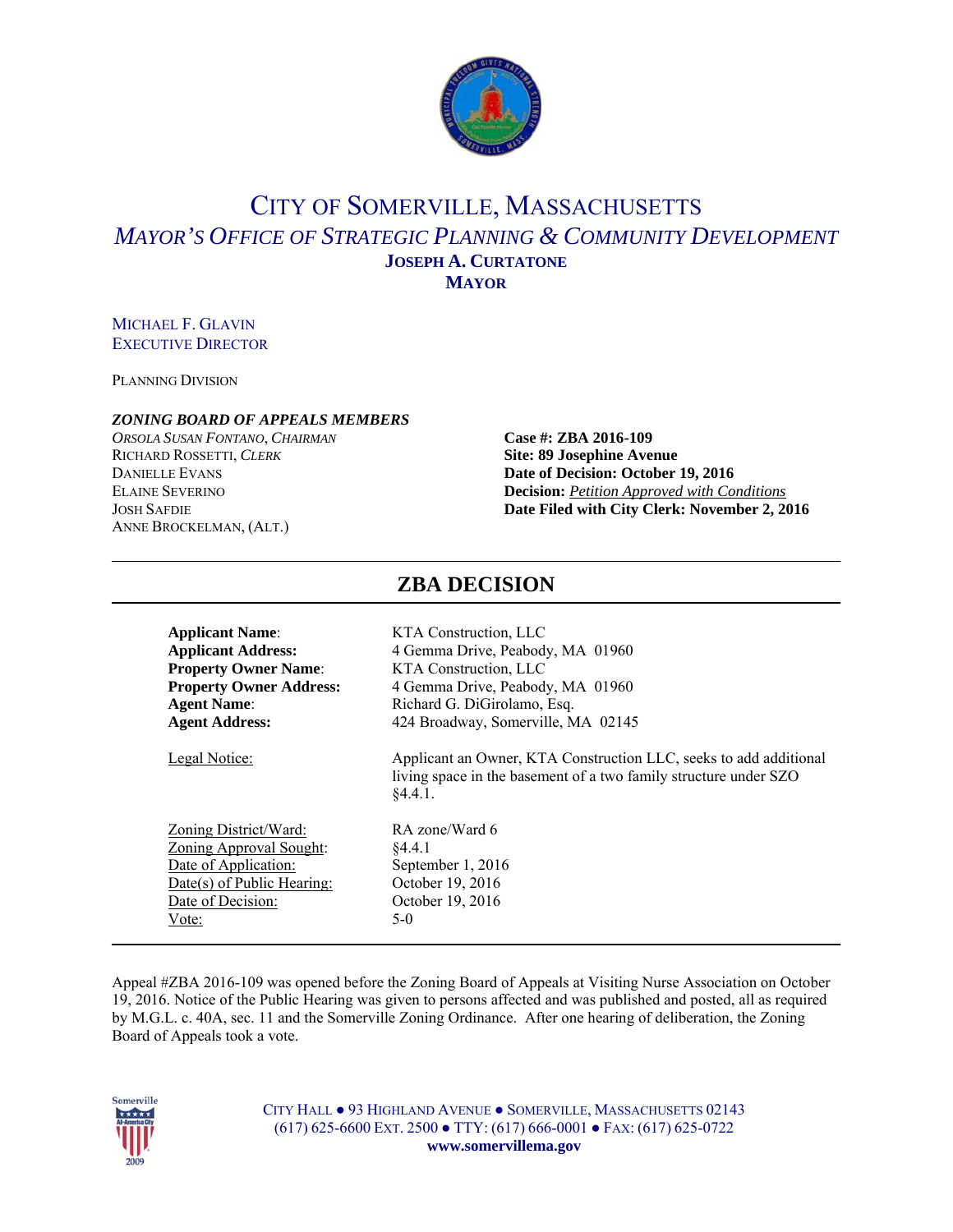### **DESCRIPTION:**

The applicants are proposing to add 657sf of net floor area to the basement. The total Net floor area is going from 3116 to 3773. The removed garage will add additional permeable and landscaped space. The number of parking spaces will not change from the existing three (3) tandem spaces.

### **FINDINGS FOR SPECIAL PERMIT (SZO §4.4.1):**

In order to grant a special permit, the SPGA must make certain findings and determinations as outlined in §5.1.4 of the SZO. This section of the report goes through §5.1.4 in detail.

1. Information Supplied:

The Board finds that the information provided by the Applicant conforms to the requirements of §5.1.2 of the SZO and allows for a comprehensive analysis of the project with respect to the required Special Permits.

Information supplied is sufficient to make a full zoning review.

2. Compliance with Standards: *The Applicant must comply "with such criteria or standards as may be set forth in this Ordinance which refer to the granting of the requested special permit."* 

The maximum allowed FAR for this lot is 2,520sf of finished living space. As the structure currently has 3,116sf of finished living space it is nonconforming pursuant to SZO 8.5. Under SZO 4.4.1 nonconforming structures may be altered with a special permit.

3. Consistency with Purposes: *The Applicant has to ensure that the project "is consistent with (1) the general purposes of this Ordinance as set forth in Article 1, and (2) the purposes, provisions, and specific objectives applicable to the requested special permit which may be set forth elsewhere in this Ordinance, such as, but not limited to, those purposes at the beginning of the various Articles."* 

The proposal is consistent with the general purposes of the Ordinance as set forth under §1.2, which includes, but is not limited to *promote the health, safety, and welfare of the inhabitants of the City of Somerville; to provide for and maintain the uniquely integrated structure of uses in the City; to lessen congestion in the streets; to protect health; to secure safety from fire, panic and other dangers; to provide adequate light and air; to prevent the overcrowding of land; to avoid undue concentration of population; to facilitate the adequate provision of transportation, water, sewerage, schools, parks and other public requirements; to conserve the value of land and buildings; to preserve the historical and architectural resources of the City; to adequately protect the natural environment; to encourage the most appropriate use of land throughout the City; to protect and promote a housing stock that can accommodate the diverse household sizes and life stages of Somerville residents at all income levels, paying particular attention to providing housing affordable to individuals and families with low and moderate incomes; and to preserve and increase the amenities of the municipality.* 

The proposed project conforms with the purpose of the RA zoning as the work be proposed is only in the basement.

4. Site and Area Compatibility: *The Applicant has to ensure that the project "(i)s designed in a manner that is compatible with the characteristics of the built and unbuilt surrounding area, including land uses."*

The surrounding neighborhood consists of single and multi-famili dwellings in 2.5 story structures. The proposed work requiring a special permit is in the basement of the structure and will not impact the surrounding neighborhood, and is generally in keeping with the character of the existing structures.



CITY HALL ● 93 HIGHLAND AVENUE ● SOMERVILLE, MASSACHUSETTS 02143 (617) 625-6600 EXT. 2500 ● TTY: (617) 666-0001 ● FAX: (617) 625-0722 **www.somervillema.gov**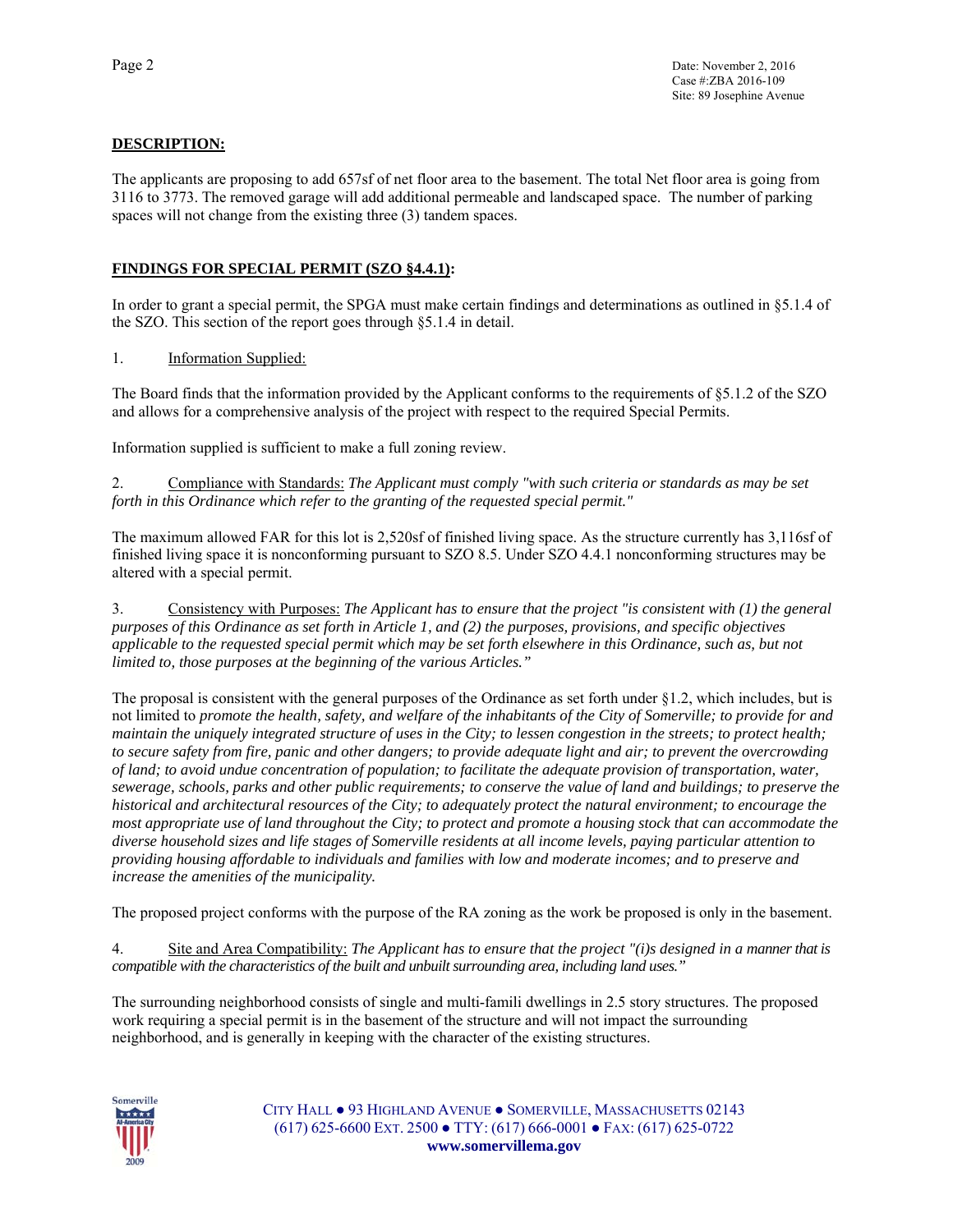5. Vehicular and pedestrian circulation: *There should be no change to current vehicular traffic.* 

- 6. Fast food establishments: *N/A*
- 7. Housing Impact: Will not create adverse impacts on the stock of existing affordable housing.

8. Impact on Affordable Housing: *In conjunction with its decision to grant or deny a special permit for a structure of four or more units of housing, the SPGA shall make a finding and determination as to how implementation of the project would increase, decrease, or leave unchanged the number of units of rental and home ownership housing that are affordable to households with low or moderate incomes, as defined by HUD, for different sized households and units.*

No Impacts to Affordable Housing.

### **DECISION:**

Present and sitting were Members Orsola Susan Fontano, Richard Rossetti, Danielle Evans, Elaine Severino and Anne Brockelman with Josh Safdie absent. Upon making the above findings, Richard Rossetti made a motion to approve the request for a Special Permit. Elaine Severino seconded the motion. Wherefore the Zoning Board of Appeals voted **5-0** to **APPROVE** the request. In addition the following conditions were attached:

| # | <b>Condition</b>                                                                                                                       |                                                                | <b>Timeframe</b><br>for<br>Compliance | <b>Verified</b><br>(initial) | <b>Notes</b> |
|---|----------------------------------------------------------------------------------------------------------------------------------------|----------------------------------------------------------------|---------------------------------------|------------------------------|--------------|
|   | This approval is based upon the following application<br>materials and the plans submitted by the Applicant:                           | BP/CO                                                          | ISD/Plng                              |                              |              |
|   | Date (Stamp Date)                                                                                                                      | <b>Submission</b>                                              |                                       |                              |              |
|   | 9.1.16                                                                                                                                 | Initial application<br>submitted to the City<br>Clerk's Office |                                       |                              |              |
|   | 8.18.16                                                                                                                                | Modified plans submitted<br>to OSPCD (page numbers)            |                                       |                              |              |
|   | 8.8.16                                                                                                                                 | Modified plans submitted<br>to OSPCD (page numbers)            |                                       |                              |              |
|   | Any changes to the approved plans that are not <i>de minimis</i><br>must receive SPGA approval.                                        |                                                                |                                       |                              |              |
|   |                                                                                                                                        |                                                                |                                       |                              |              |
|   |                                                                                                                                        |                                                                | <b>BP</b>                             | <b>ISD</b>                   |              |
| 2 | Final material samples shall be provided prior to permitting<br>The basement shall not be used as a residence unless zoning<br>changes |                                                                | CO/Cont                               | ISD/Plng                     |              |
| 3 | There shall not be a bedroom in the basement                                                                                           |                                                                |                                       |                              |              |
| 4 | The Applicant or Owner shall meet the Fire Prevention<br>Bureau's requirements.                                                        |                                                                | CO                                    | FP.                          |              |

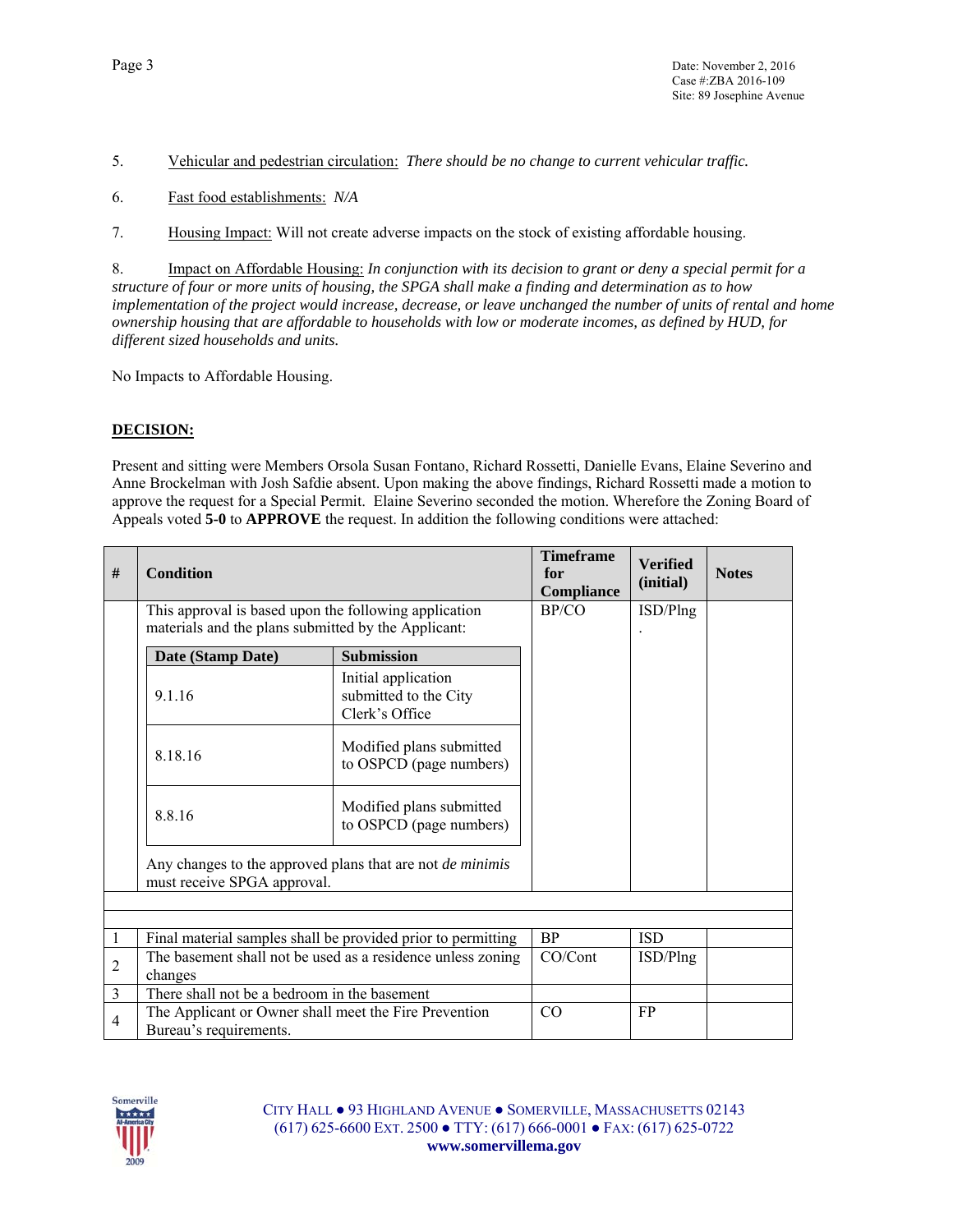|                       | All construction materials and equipment must be stored<br>onsite. If occupancy of the street layout is required, such<br>occupancy must be in conformance with the requirements of<br>the Manual on Uniform Traffic Control Devices and the<br>prior approval of the Traffic and Parking Department must<br>be obtained. | During<br>Construction | T&P   |  |
|-----------------------|---------------------------------------------------------------------------------------------------------------------------------------------------------------------------------------------------------------------------------------------------------------------------------------------------------------------------|------------------------|-------|--|
|                       |                                                                                                                                                                                                                                                                                                                           |                        |       |  |
| <b>Final Sign-Off</b> |                                                                                                                                                                                                                                                                                                                           |                        |       |  |
|                       | The Applicant shall contact Planning Staff at least five<br>working days in advance of a request for a final inspection                                                                                                                                                                                                   | Final sign<br>off      | Plng. |  |
|                       | by Inspectional Services to ensure the proposal was                                                                                                                                                                                                                                                                       |                        |       |  |
|                       | constructed in accordance with the plans and information                                                                                                                                                                                                                                                                  |                        |       |  |
|                       | submitted and the conditions attached to this approval.                                                                                                                                                                                                                                                                   |                        |       |  |